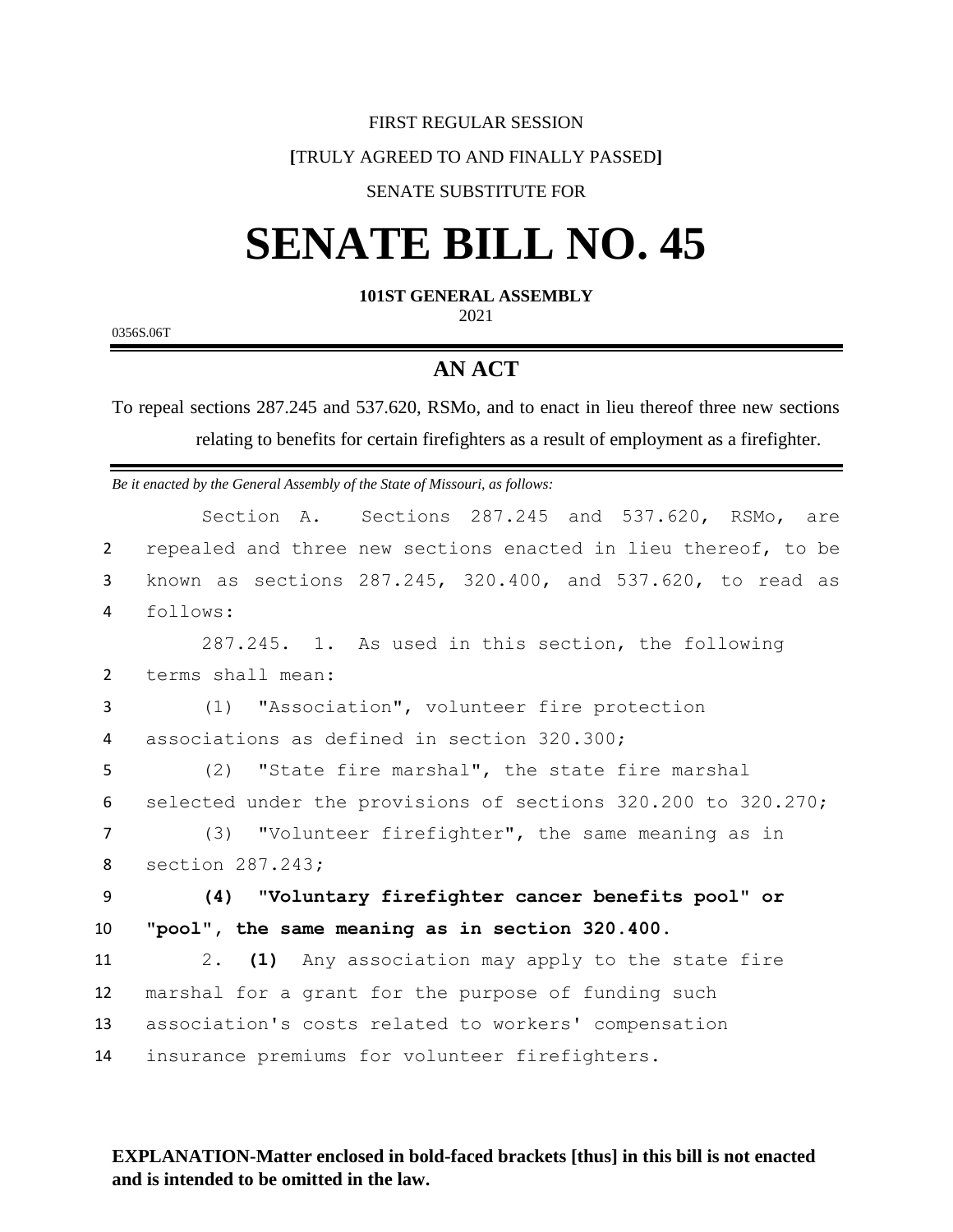**(2) Any voluntary firefighter cancer benefits pool may apply to the state fire marshal for a grant for the purpose of establishing a voluntary firefighter cancer benefits pool. This subdivision shall expire June 30, 2023.**

 3. Subject to appropriations, the state fire marshal **[**shall**] may** disburse grants to **[**each**] any** applying volunteer fire protection association **[**according**] subject** to the following schedule:

 (1) Associations which had zero to five volunteer firefighters receive workers' compensation benefits from claims arising out of and in the course of the prevention or control of fire or the underwater recovery of drowning victims in the preceding calendar year shall be eligible for two thousand dollars in grant money;

 (2) Associations which had six to ten volunteer firefighters receive workers' compensation benefits from claims arising out of and in the course of the prevention or control of fire or the underwater recovery of drowning victims in the preceding calendar year shall be eligible for one thousand five hundred dollars in grant money;

 (3) Associations which had eleven to fifteen volunteer firefighters receive workers' compensation benefits from claims arising out of and in the course of the prevention or control of fire or the underwater recovery of drowning victims in the preceding calendar year shall be eligible for one thousand dollars in grant money;

 (4) Associations which had sixteen to twenty volunteer firefighters receive workers' compensation benefits from claims arising out of and in the course of the prevention or control of fire or the underwater recovery of drowning victims in the preceding calendar year shall be eligible for five hundred dollars in grant money.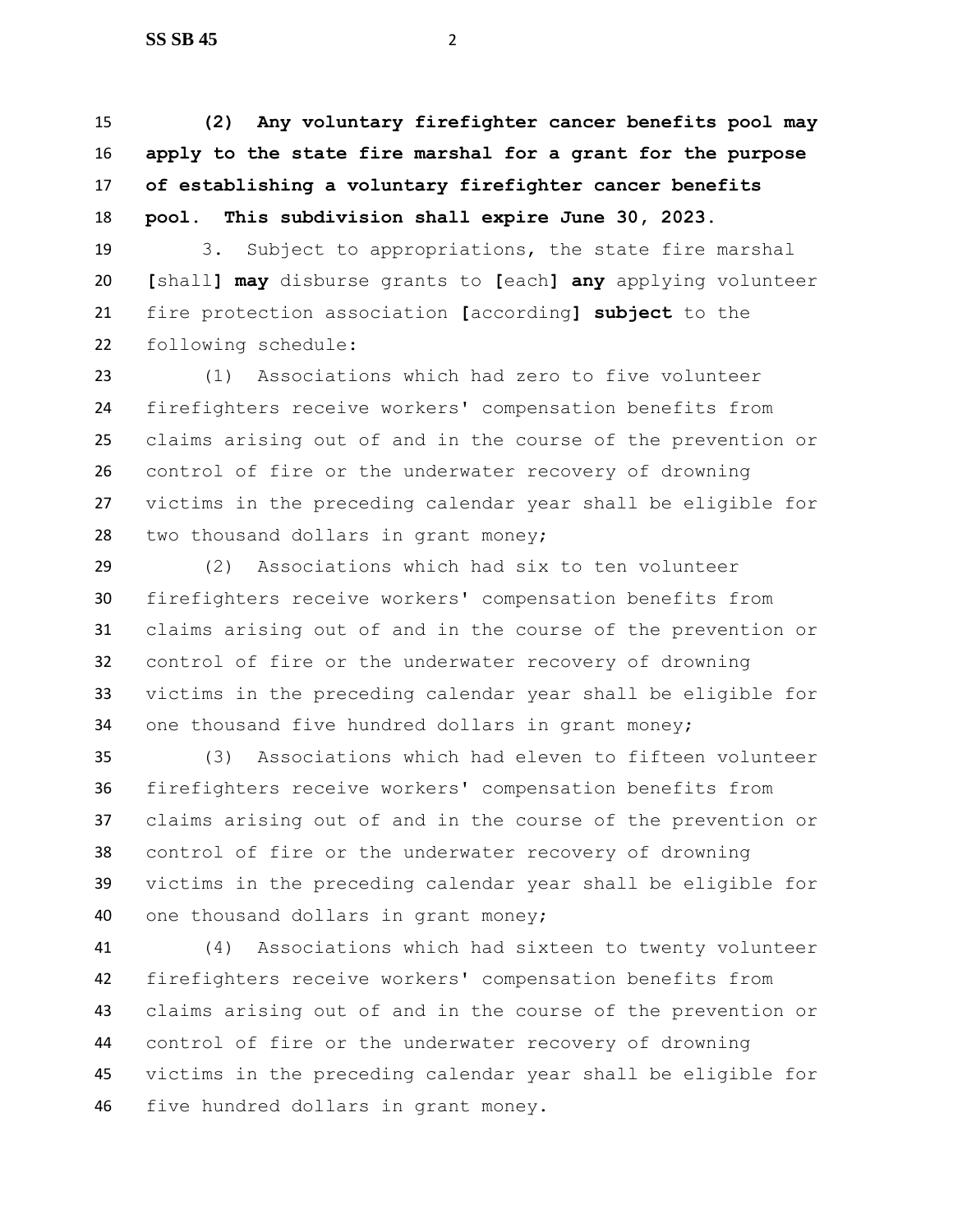| 47             | Grant money disbursed under this section shall only<br>4.    |
|----------------|--------------------------------------------------------------|
| 48             | be used for the purpose of paying for the workers'           |
| 49             | compensation insurance premiums of volunteer firefighters or |
| 50             | establishing a voluntary firefighter cancer benefits pool.   |
|                | 320.400. 1. For purposes of this section, the                |
| $\overline{2}$ | following terms mean:                                        |
| 3              | "Covered individual", a firefighter who:<br>(1)              |
| 4              | Is a paid employee or is a volunteer firefighter<br>(a)      |
| 5              | as defined in section 320.333;                               |
| 6              | Has been assigned to at least five years of<br>(b)           |
| $\overline{7}$ | hazardous duty as a firefighter;                             |
| 8              | Was exposed to an agent classified by the<br>(c)             |
| 9              | International Agency for Research on Cancer, or its          |
| 10             | successor organization, as a group 1 or 2A carcinogen, or    |
| 11             | classified as a cancer causing agent by the American Cancer  |
| 12             | Society, the American Association for Cancer Research, the   |
| 13             | Agency for Health Care Policy and Research, the American     |
| 14             | Society for Clinical Oncology, the National Institute for    |
| 15             | Occupational Safety and Health, or the United States         |
| 16             | National Cancer Institute;                                   |
| 17             | Was last assigned to hazardous duty as a<br>(d)              |
| 18             | firefighter within the previous fifteen years; and           |
| 19             | Is not seventy years of age or older at the time<br>(e)      |
| 20             | of the diagnosis of cancer;                                  |
| 21             | "Dependent", the same meaning as in section<br>(2)           |
| 22             | 287.240;                                                     |
| 23             | "Employer", any political subdivision of the<br>(3)          |
| 24             | state;                                                       |
| 25             | "Voluntary firefighter cancer benefits pool" or<br>(4)       |

 **"pool", an entity described in section 537.620 that is established for the purposes of this section.**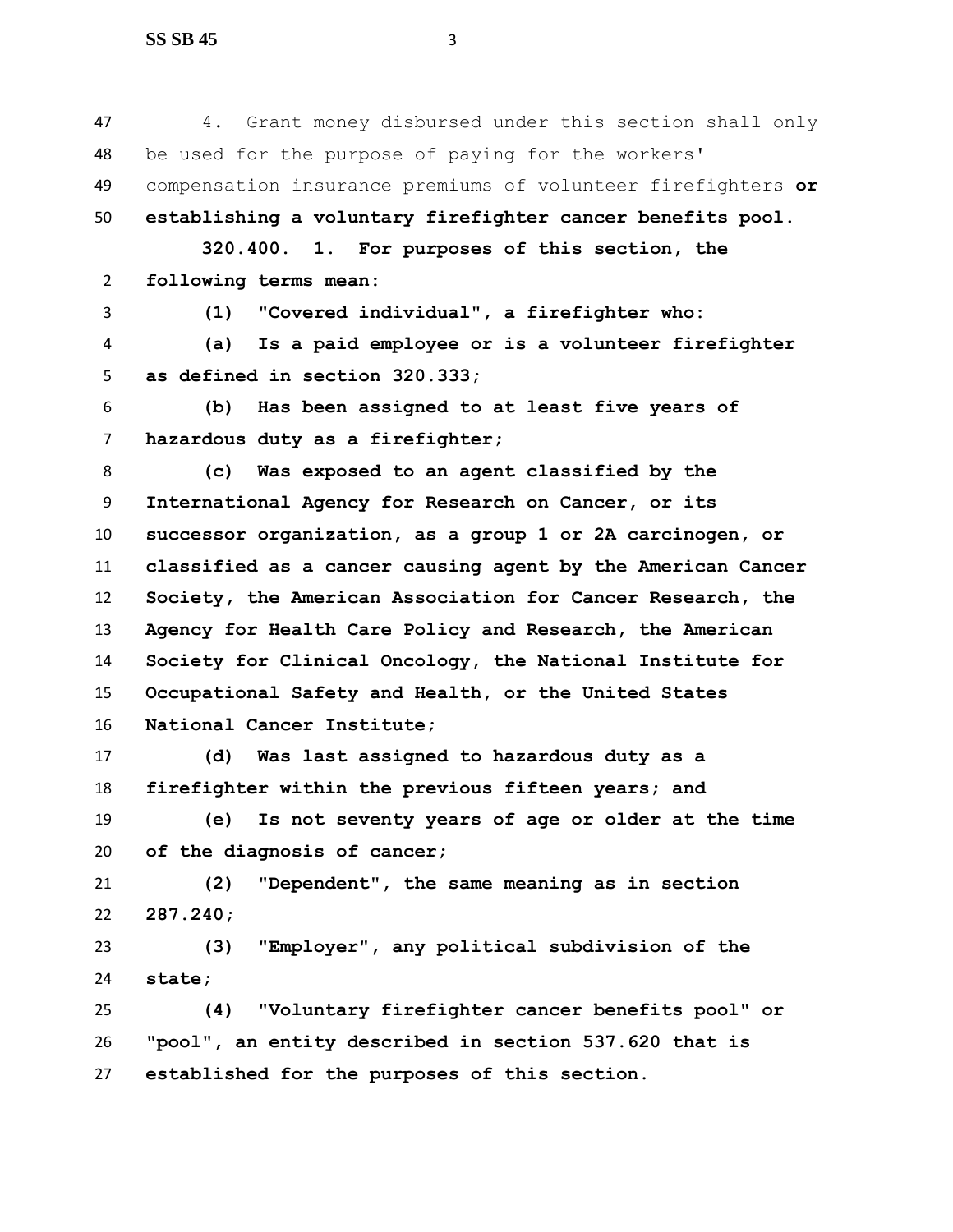**2. (1) Three or more employers may create a voluntary firefighter cancer benefits pool for the purpose of this section. An employer may make contributions into the voluntary firefighter cancer benefits pool established for the purpose of this section. The contribution levels and award levels shall be set by the board of trustees of the pool.**

 **(2) For an employer that chooses to make contributions into the voluntary firefighter cancer benefits pool, the pool shall provide the minimum benefits specified by the board of trustees of the pool to covered individuals, based on the award level of the cancer at the time of diagnosis, after the employer becomes a participant.**

 **(3) Benefit levels shall be established by the board of trustees of the pool based on the category and stage of the cancer.**

 **(4) In addition to an award pursuant to subdivision (3) of this subsection:**

 **(a) A payment may be made from the pool to a covered individual for the actual award, up to twenty-five thousand dollars, for rehabilitative or vocational training employment services and educational training relating to the cancer diagnosis;**

 **(b) A payment may be made to covered individual of up to ten thousand dollars if the covered individual incurs cosmetic disfigurement costs resulting from cancer.**

 **(5) If the cancer is diagnosed as terminal cancer, the covered individual may receive a lump-sum payment of twenty- five thousand dollars as an accelerated payment toward the benefits due based on the benefit levels established pursuant to subdivision (3) of this subsection.**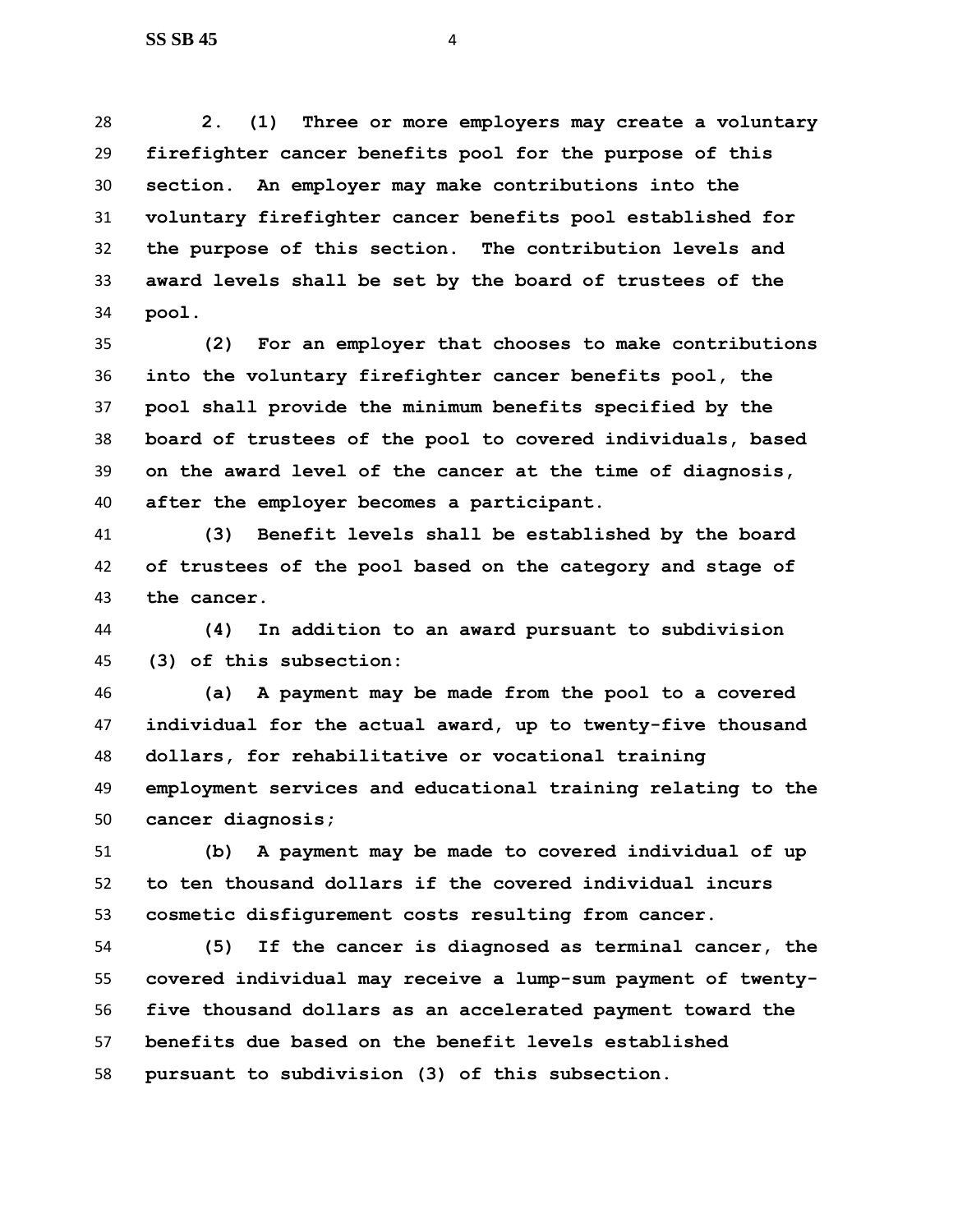**(6) The covered individual may receive additional awards if the cancer increases in award level, but the amount of any benefit paid earlier for the same cancer may be subtracted from the new award.**

 **(7) If a covered individual dies while owed benefits pursuant to this section, the benefits shall be paid to the dependent or domestic partner, if any, at the time of death. If there is no dependent or domestic partner, the obligation of the pool to pay benefits shall cease.**

 **(8) If a covered individual returns to the same position of employment after a cancer diagnosis, the covered individual may receive benefits in this section for any subsequent new type of covered cancer diagnosis.**

 **(9) The benefits payable pursuant to this section shall be reduced by twenty-five percent if a covered individual used a tobacco product within the five years immediately preceding the cancer diagnosis.**

 **(10) A claim for benefits from the pool shall be filed no later than two years after the diagnosis of the cancer. The claim for each type of cancer needs to be filed only once to allow the pool to increase the award level pursuant to subdivision (3) of this subsection.**

 **(11) For purposes of all other employment policies and benefits that are not workers' compensation benefits payable under chapter 287, health insurance, and any benefits paid pursuant to chapter 208, a covered individual's cancer diagnosis shall be treated as an on-the-job injury or illness.** 

 **3. The board of trustees of the pool may: (1) Create a program description to further define or modify the benefits of this section;**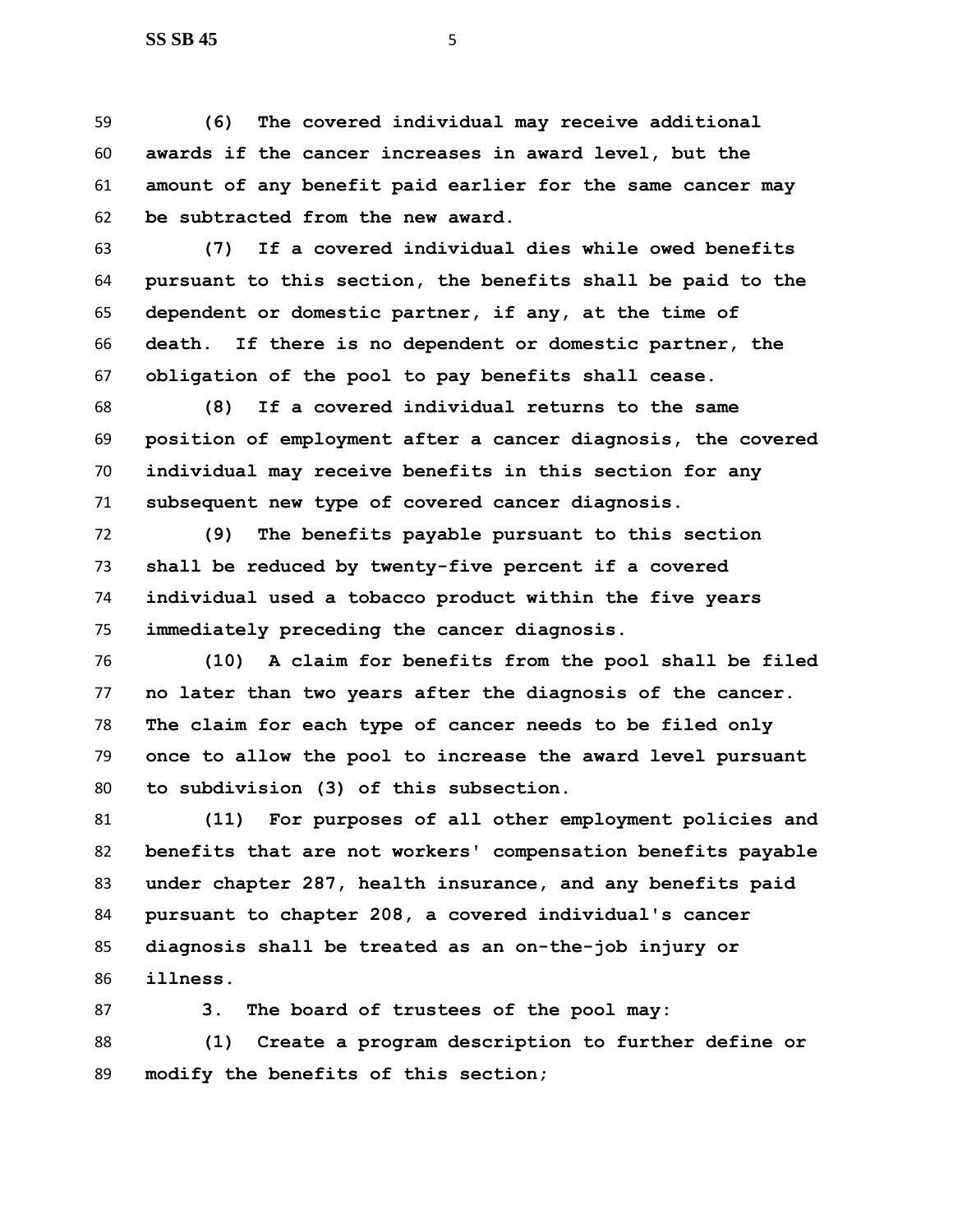**(2) Modify the contribution rates, benefit levels, including the maximum amount, consistent with subdivision (1) of this subsection, and structure of the benefits based on actuarial recommendations and with input from a committee of the pool; and**

 **(3) Set a maximum amount of benefits that may be paid to a covered individual for each cancer diagnosis.**

 **4. The board of trustees of the pool shall be considered a public governmental body and shall be subject to all of the provisions of chapter 610.**

 **5. A pool may accept or apply for any grants or donations from any private or public source.**

 **6. (1) Any pool may apply to the state fire marshal for a grant for the purpose of establishing a voluntary firefighter cancer benefits pool. The state fire marshal shall disburse grants to the pool upon receipt of the application.**

 **(2) The state fire marshal may grant money disbursed under section 287.245 to be used for the purpose of setting up a pool.**

**(3) This subsection shall expire on June 30, 2023.**

 **7. (1) This subsection shall not affect any determination as to whether a covered individual's cancer arose out of and in the course of employment and is a compensable injury pursuant to chapter 287. Receipt of benefits from the pool under this section shall not be considered competent evidence or proof by itself of a compensable injury under chapter 287.**

 **(2) Should it be determined that a covered individual's cancer arose out of and in the course of employment and is a compensable injury under chapter 287, the compensation and death benefit provided under chapter**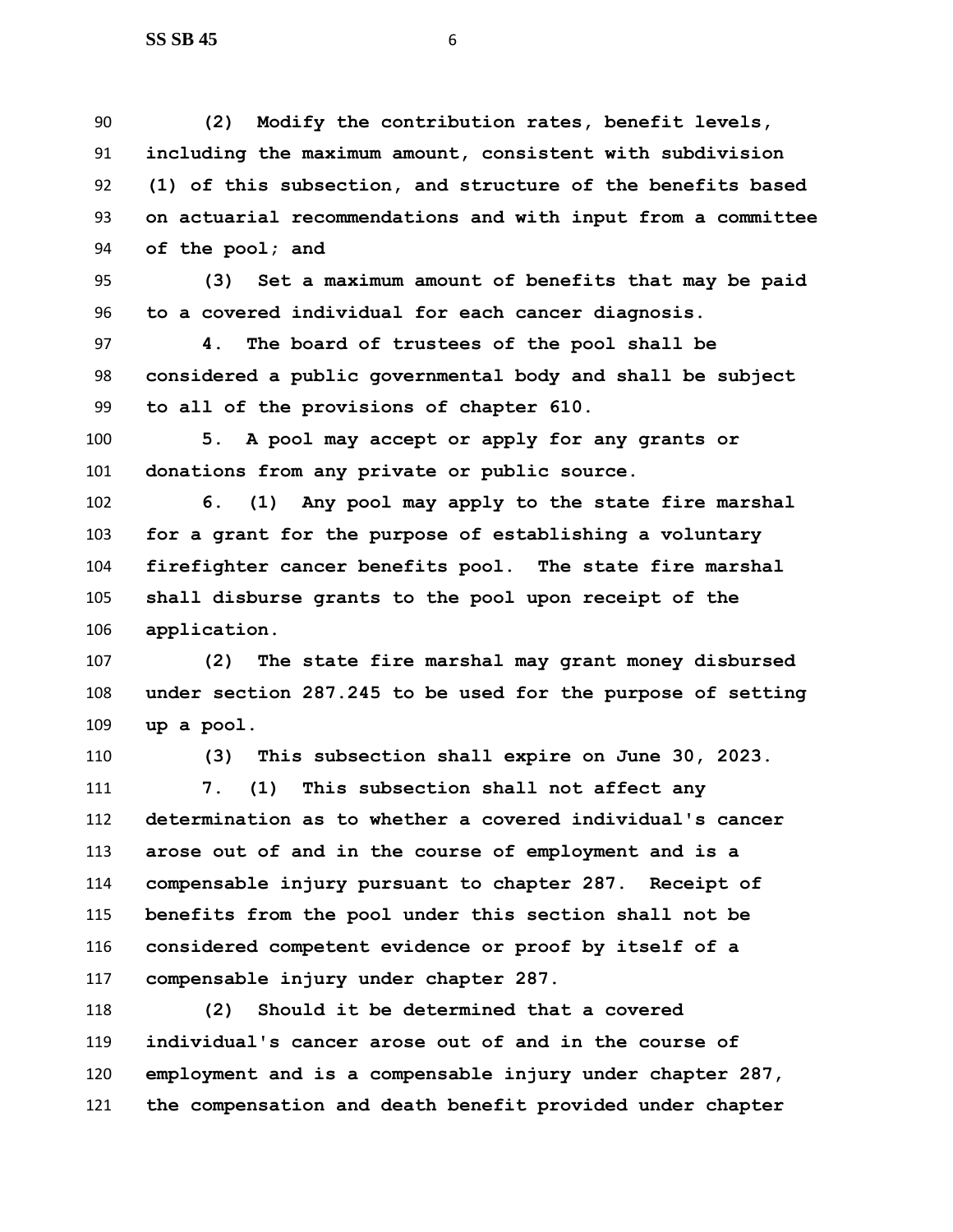**287 shall be reduced one hundred percent by any benefits received from the pool under this section.**

 **(3) The employer in any claim made pursuant to chapter 287 shall be subrogated to the right of the employee or to the dependent or domestic partner to receive benefits from the pool and such employer may recover any amounts which such employee or the dependent or domestic partner would have been entitled to recover from the pool under this section. Any receipt of benefits from the pool under this section shall be treated as an advance payment by the employer, on account of any future installments of benefits payable pursuant to chapter 287.**

537.620. Notwithstanding any direct or implied prohibitions in chapter 375, 377, or 379, any three or more political subdivisions of this state may form a business entity for the purpose **described in section 320.400 or for the purpose** of providing liability and all other insurance, including insurance for elderly or low-income housing in which the political subdivision has an insurable interest, for any of the subdivisions upon the assessment plan as provided in sections 537.600 to 537.650. Any public governmental body or quasi-public governmental body, as defined in section 610.010, and any political subdivision of this state or any other state may join this entity and use public funds to pay any necessary assessments. Except for being subject to the regulation of the director of the department of commerce and insurance under sections 375.930 to 375.948, sections 375.1000 to 375.1018, and sections 537.600 to 537.650, any such business entity shall not be deemed to be an insurance company or insurer under the laws of this state, and the coverage provided by such entity and the administration of such entity shall not be deemed to